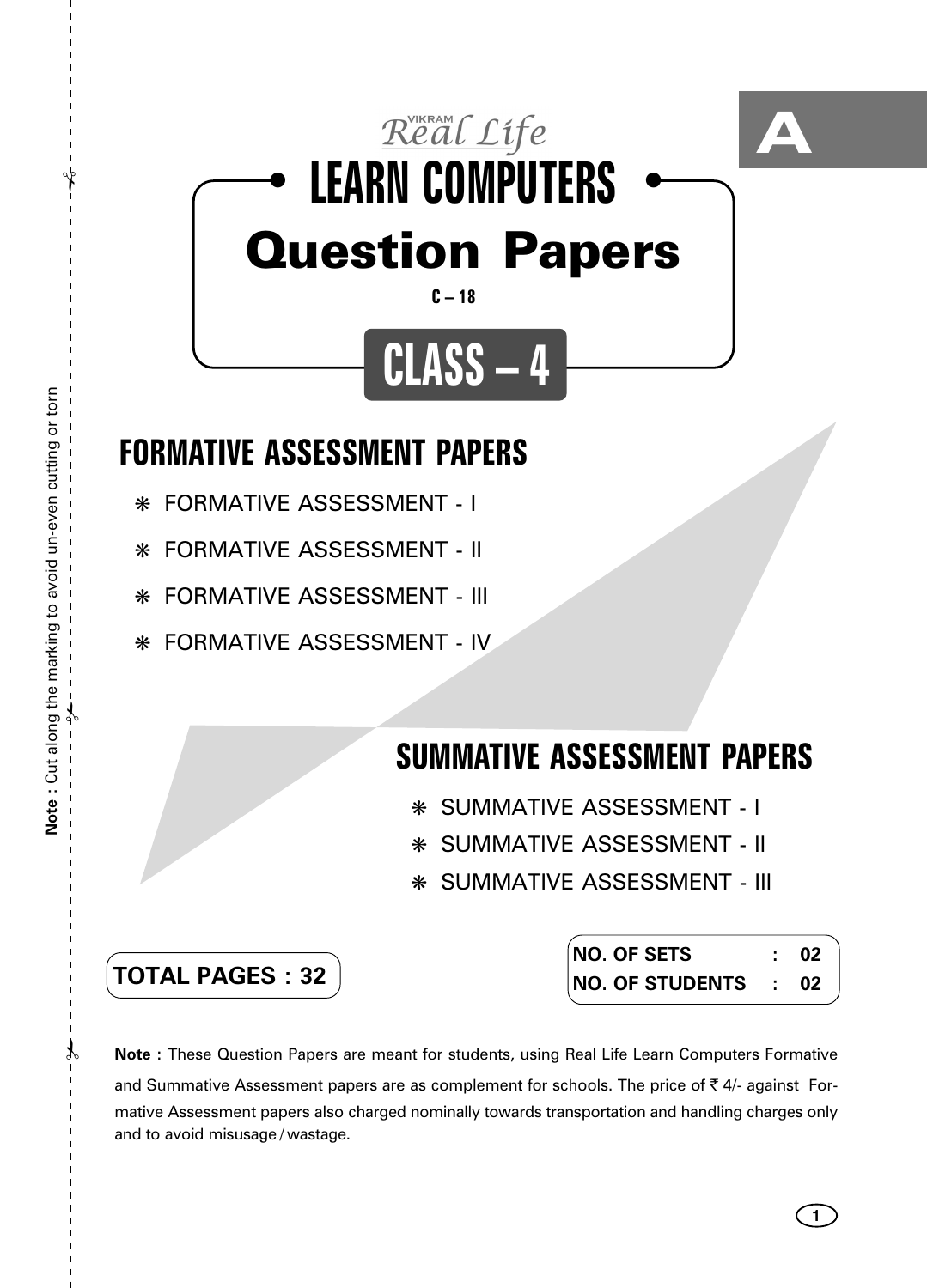| <b>LESSON PLAN</b><br>CLASS: 4 |                    |                                  |  |  |  |  |  |  |
|--------------------------------|--------------------|----------------------------------|--|--|--|--|--|--|
|                                |                    | <b>Real Life Learn Computers</b> |  |  |  |  |  |  |
|                                | <b>Months</b>      | <b>Chapters</b>                  |  |  |  |  |  |  |
| $FA - I$                       | $June - July$      | Chapter: 1                       |  |  |  |  |  |  |
| $FA - II$                      | August             | Chapter: 2                       |  |  |  |  |  |  |
| $SA - I$                       | September          | Chapters: 1 - 3                  |  |  |  |  |  |  |
| $FA - III$                     | October - November | Chapters: 4, 5                   |  |  |  |  |  |  |
| $SA - II$                      | December           | Chapters: 1 - 6                  |  |  |  |  |  |  |
| $FA - IV$                      | January - February | Chapter: 7                       |  |  |  |  |  |  |
|                                | March              | Revision                         |  |  |  |  |  |  |
| $SA - III$                     | April              | Chapters: 1 - 8                  |  |  |  |  |  |  |
|                                |                    |                                  |  |  |  |  |  |  |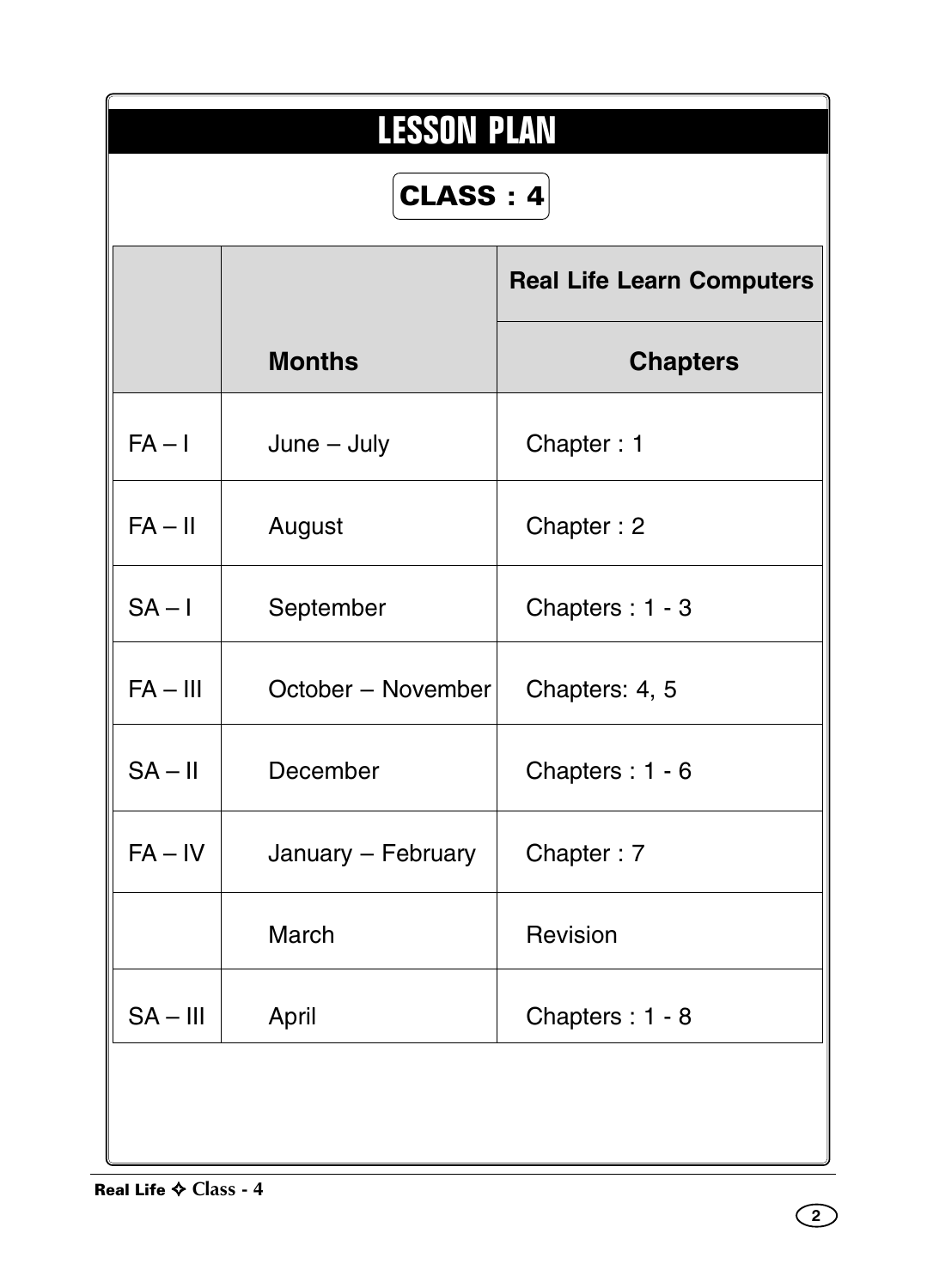| $C-18$<br><b>Real Life</b><br><b>Learn Computers</b><br><b>Textbook</b>                            |              |                                  | Class - 4     |               | <b>FORMATIVE ASSESSMENT - I</b> |                          |
|----------------------------------------------------------------------------------------------------|--------------|----------------------------------|---------------|---------------|---------------------------------|--------------------------|
| Syllabus:<br>(Chapter - 1)                                                                         |              | <b>REAL LIFE LEARN COMPUTERS</b> |               |               |                                 | <b>25</b>                |
| $(Pg. No.s: 5 - 11)$                                                                               | Time: 1 Hour |                                  |               |               | Max. Marks: 25                  |                          |
| <b>Name:</b>                                                                                       |              |                                  | <b>Class:</b> |               | <b>Section:</b>                 | <b>Roll No.</b>          |
| I. Answer the following questions.                                                                 |              |                                  |               |               |                                 | $(5 \times 2 = 10)$      |
| 1. Write about Memory.                                                                             |              |                                  |               |               |                                 |                          |
| 2. Explain generations of computers.                                                               |              |                                  |               |               |                                 |                          |
| 3. Write a short notes on advantages of computers.<br>4. Write about different types of computers. |              |                                  |               |               |                                 |                          |
| 5. Explain about RAM and ROM.                                                                      |              |                                  |               |               |                                 |                          |
| II. Fill in the blanks:                                                                            |              |                                  |               |               |                                 | $(6 \times 1 = 6)$       |
|                                                                                                    |              |                                  |               |               |                                 |                          |
|                                                                                                    |              |                                  |               |               |                                 |                          |
|                                                                                                    |              |                                  |               |               |                                 |                          |
|                                                                                                    |              |                                  |               |               |                                 |                          |
|                                                                                                    |              |                                  |               |               |                                 |                          |
|                                                                                                    |              |                                  |               |               |                                 |                          |
| III. Match the following.                                                                          |              |                                  |               |               |                                 | $(5 \times 1 = 5)$       |
| 1. RAM                                                                                             |              |                                  | $\mathbf{I}$  |               | A) Permanent                    |                          |
| 2. ROM                                                                                             |              |                                  |               |               |                                 |                          |
|                                                                                                    |              |                                  |               | B)            | Temporary                       |                          |
| 3. Transistors                                                                                     |              |                                  |               | $\mathcal{C}$ | Personal computers              |                          |
| 4. Micro computers                                                                                 |              |                                  |               | D)            | 1965 - 1970                     |                          |
| 5. Third generation                                                                                |              |                                  |               | E)            | Second generation               |                          |
| IV. Fill in the boxes:                                                                             |              |                                  |               |               |                                 | $(4 \times 1 = 4)$       |
| 1 <sup>st</sup> Generation                                                                         |              | 1.                               |               |               |                                 |                          |
|                                                                                                    |              | Transistors                      |               |               |                                 |                          |
| 3rd Generation                                                                                     |              | 3.                               |               |               |                                 |                          |
| 4 <sup>th</sup> Generation                                                                         |              | 4.                               |               |               |                                 |                          |
|                                                                                                    |              |                                  | *****         |               |                                 |                          |
| Real Life $\diamond$ Class - 4                                                                     |              |                                  | 1             |               |                                 | Learn Computers : FA - I |

 $\mathbf{I}$  $\mathbf l$  $\mathbf{I}$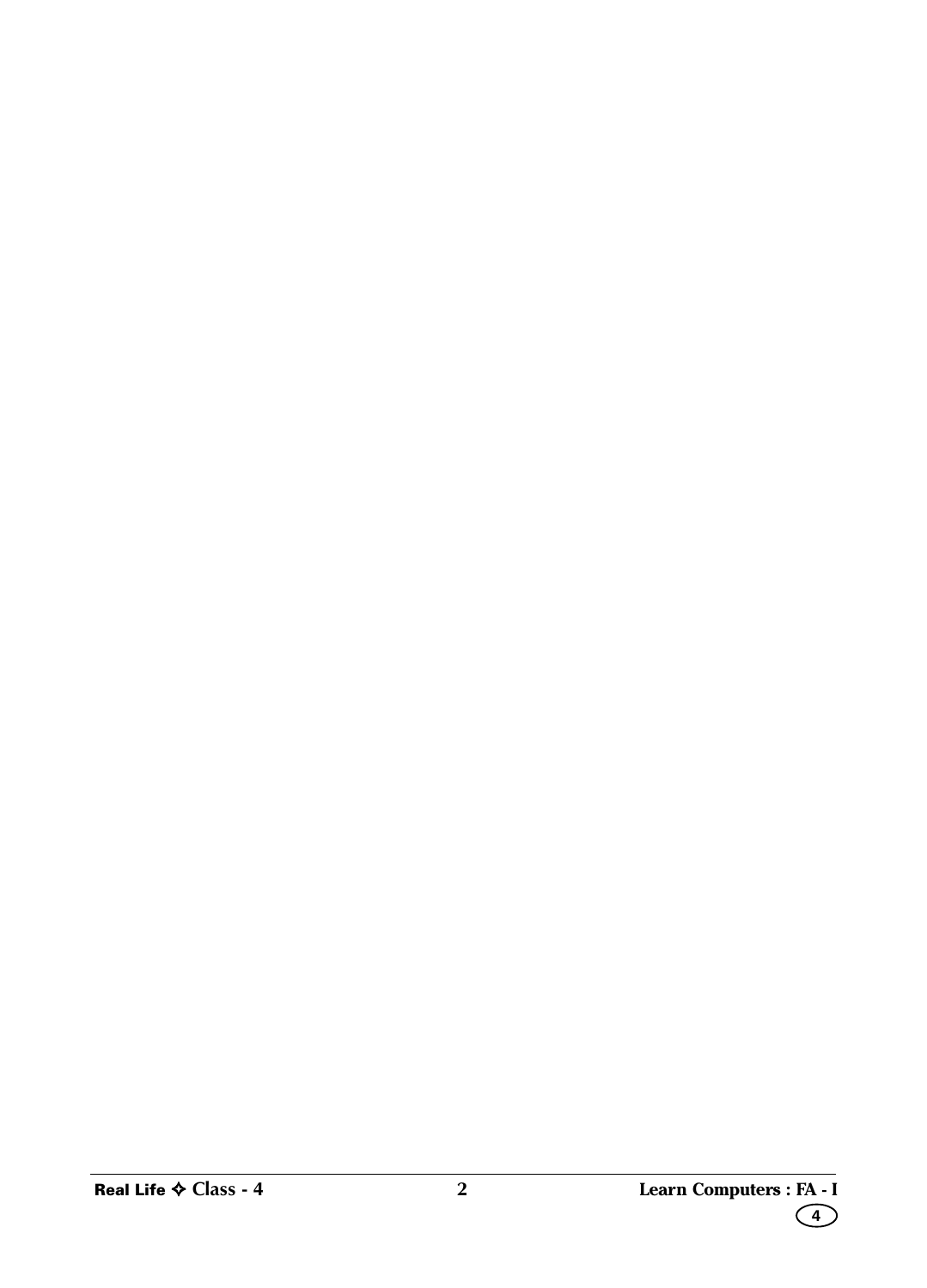| <b>Textbook</b><br>Syllabus:                               |                  |              | Class - 4     | <b>REAL LIFE LEARN COMPUTERS</b>          | <b>25</b>                 |
|------------------------------------------------------------|------------------|--------------|---------------|-------------------------------------------|---------------------------|
| (Chapter - 2)<br>Time: 1 Hour<br>(Pg. No.s: 12 - 17)       |                  |              |               | Max. Marks: 25                            |                           |
| <b>Name:</b>                                               |                  |              | <b>Class:</b> | <b>Section:</b>                           | <b>Roll No.</b>           |
| I. Answer the following questions.                         |                  |              |               |                                           | $(5 \times 2 = 10)$       |
| 1. Write about the options of Start Menu.                  |                  |              |               |                                           |                           |
| 2. What is the usage of Search option?                     |                  |              |               |                                           |                           |
| 3. What are the options present in Turn off dialogue box ? |                  |              |               |                                           |                           |
| 4. Write about My Recent Document option.                  |                  |              |               |                                           |                           |
| 5. What are the options present in Control panel?          |                  |              |               |                                           |                           |
| II. Fill in the blanks:                                    |                  |              |               |                                           | $(5 \times 1 = 5)$        |
|                                                            |                  |              |               |                                           |                           |
|                                                            |                  |              |               |                                           |                           |
|                                                            |                  |              |               |                                           |                           |
|                                                            |                  |              |               |                                           |                           |
|                                                            |                  |              |               |                                           |                           |
| III. Match the following :                                 |                  |              |               |                                           | $(5 \times 1 = 5)$        |
| 1. Control panel                                           | $\lceil$         | $\mathbf{I}$ | A)            | important button in windows               |                           |
| 2. My Recent Documents                                     |                  |              |               | B) program will open by typing name on it |                           |
| 3. Run                                                     | L                |              |               | C) to Turn off the computer               |                           |
| 4. Shut down                                               | $\left[ \right]$ |              |               | D) shows last few documents               |                           |
| 5. Start                                                   |                  | $\mathbf{I}$ |               | E) to change the computer settings        |                           |
| IV. Answer any ONE of the following questions :            |                  |              |               |                                           | $(1 \times 5 = 5)$        |
| 1. Write any 4 options of Start Menu.                      |                  |              |               |                                           |                           |
|                                                            |                  |              |               |                                           |                           |
| 2. Write the steps to be followed to run Notepad.          |                  |              |               |                                           |                           |
|                                                            |                  |              |               |                                           |                           |
|                                                            |                  |              | *****         |                                           |                           |
|                                                            |                  |              |               |                                           |                           |
| Real Life $\diamond$ Class - 4                             |                  |              | 1             |                                           | Learn Computers : FA - II |

 $\frac{1}{1}$ 

 $\frac{1}{1}$  $\mathsf{l}$  $\overline{\phantom{a}}$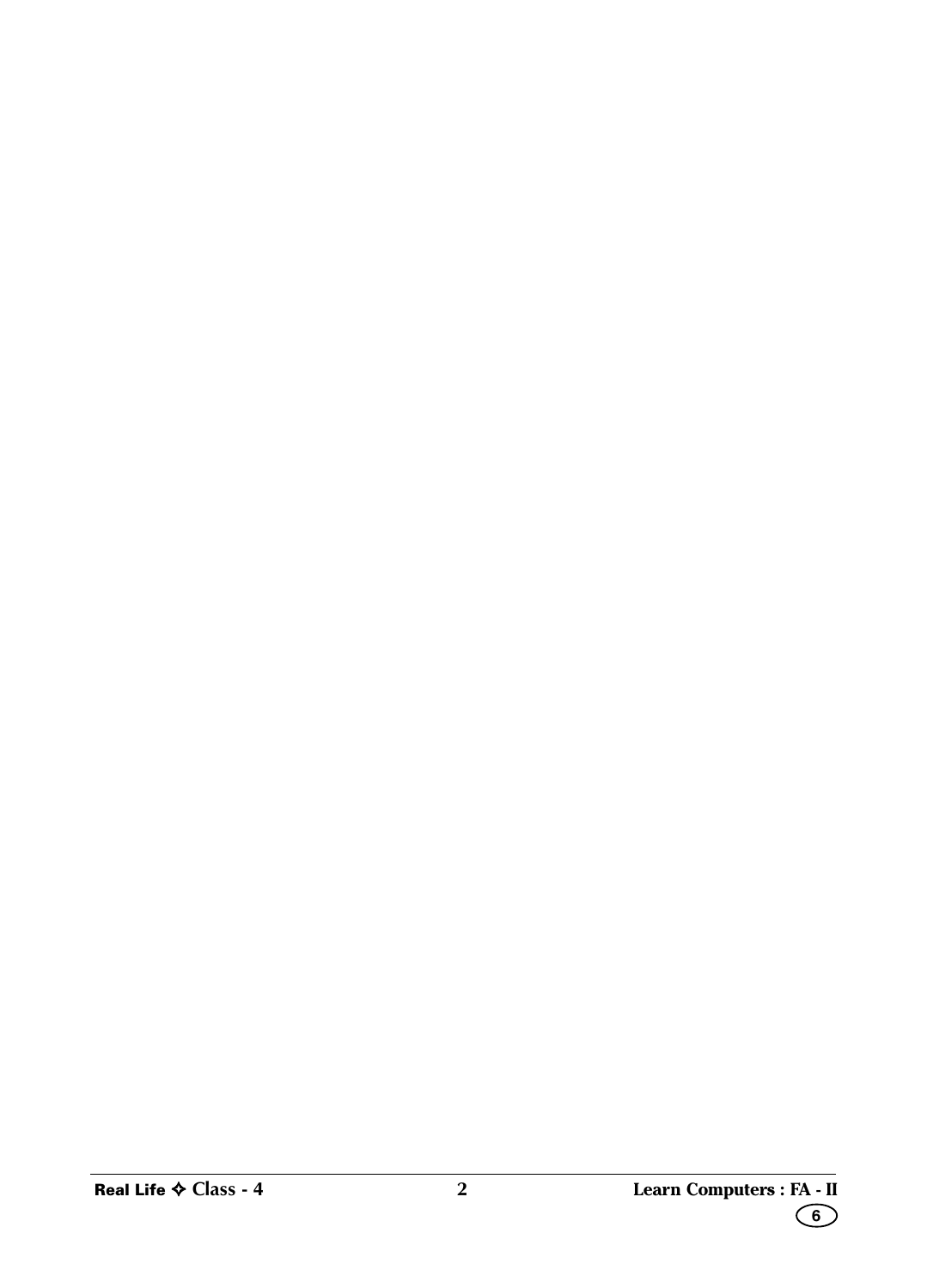| 25                  | Max. Marks: 25      |               |               |          | <b>REAL LIFE LEARN COMPUTERS</b><br>Time: 1 Hour             | Syllabus:<br>$(Chapters - 4, 5)$<br>(Pg. No.s: 25 - 39) |  |
|---------------------|---------------------|---------------|---------------|----------|--------------------------------------------------------------|---------------------------------------------------------|--|
| <b>Roll No.</b>     | <b>Section:</b>     |               | <b>Class:</b> |          |                                                              | <b>Name:</b>                                            |  |
| $(5 \times 2 = 10)$ |                     |               |               |          | I. Answer the following questions.                           |                                                         |  |
|                     |                     |               |               |          | 1. Write steps to change text colour.                        |                                                         |  |
|                     |                     |               |               |          | 2. Write the steps to open a new document.                   |                                                         |  |
|                     |                     |               |               |          | 3. What is the use of Appearance in display properties?      |                                                         |  |
|                     |                     |               |               |          |                                                              | 4. What is a bitmap?                                    |  |
|                     |                     |               |               |          | 5. Write the steps involved in selecting wallpaper.          |                                                         |  |
| $(5 \times 1 = 5)$  |                     |               |               |          |                                                              | II. Fill in the blanks:                                 |  |
|                     |                     |               |               |          |                                                              |                                                         |  |
|                     |                     |               |               |          | 2.  is a software used to type text.                         |                                                         |  |
|                     |                     |               |               |          | 3. The minimum time required to activate the screen saver is |                                                         |  |
|                     |                     |               |               |          | 4.  is the shortcut key to paste the text.                   |                                                         |  |
|                     |                     |               |               |          |                                                              |                                                         |  |
| $(5 \times 1 = 5)$  |                     |               |               |          |                                                              | III. Match the following :                              |  |
|                     | Password protection | A)            | $\mathbf{I}$  | $\Gamma$ |                                                              | 1. Change the colour                                    |  |
|                     | <b>Bullets</b>      | B)            |               |          |                                                              | 2. $Ctrl + C$                                           |  |
|                     | Menus               | $\mathcal{C}$ |               | $\Gamma$ |                                                              | 3. To create the data clearly                           |  |
|                     | Copy                | D)            |               | $\lceil$ |                                                              | 4. Screen saver                                         |  |
|                     | Colour              | E)            | 1             | $\Gamma$ |                                                              | 5. Display properties                                   |  |
| $(1 \times 5 = 5)$  |                     |               |               |          | IV. Write steps to change the text into bold.                |                                                         |  |
|                     |                     |               |               |          |                                                              |                                                         |  |
|                     |                     |               |               |          |                                                              |                                                         |  |
|                     |                     |               |               |          |                                                              |                                                         |  |
|                     |                     |               |               |          |                                                              |                                                         |  |
|                     |                     |               |               |          |                                                              |                                                         |  |
|                     |                     |               |               |          |                                                              |                                                         |  |
|                     |                     |               | *****         |          |                                                              |                                                         |  |
|                     |                     |               |               |          |                                                              |                                                         |  |

 $\frac{1}{6}$ 

 $\mathbf l$  $\overline{\phantom{a}}$  $\mathsf{I}$  $\mathbf{I}$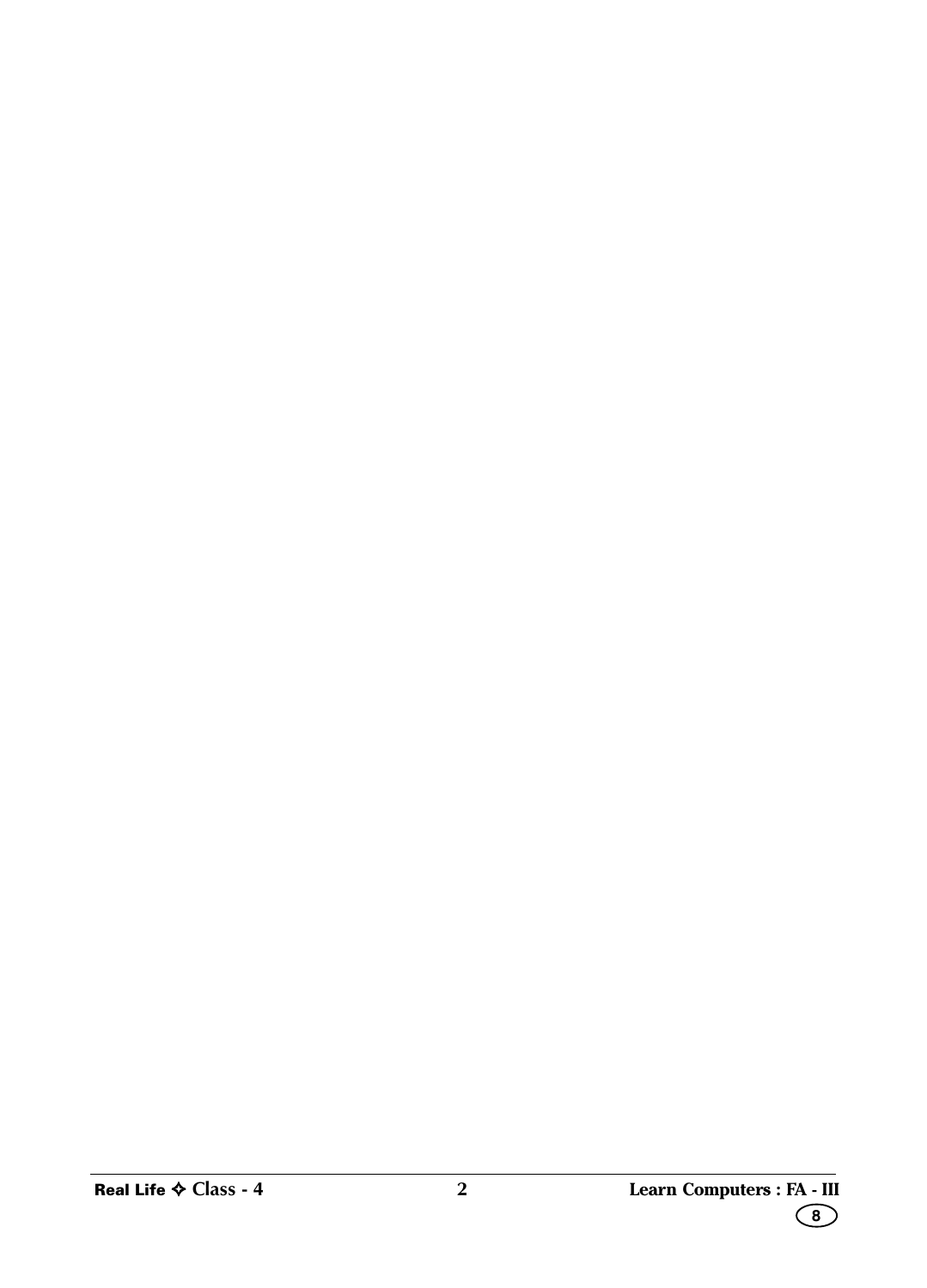|                | Syllabus:<br>$(Chapter - 7)$ |                                                 | <b>REAL LIFE LEARN COMPUTERS</b> |               |               |                   | 25                  |
|----------------|------------------------------|-------------------------------------------------|----------------------------------|---------------|---------------|-------------------|---------------------|
|                | $(Pg. No.s: 43 - 45)$        | Time: 1 Hour                                    |                                  |               |               | Max. Marks: 25    |                     |
|                | <b>Name:</b>                 |                                                 |                                  | <b>Class:</b> |               | <b>Section:</b>   | <b>Roll No.</b>     |
|                |                              | I. Answer the following questions.              |                                  |               |               |                   | $(5 \times 2 = 10)$ |
| $\mathbf{1}$ . |                              | Write the Abbreviation for Ms - Dos.            |                                  |               |               |                   |                     |
|                |                              | 2. Which command is used to clear the screen?   |                                  |               |               |                   |                     |
|                |                              | 3. Which command is used to rename a file?      |                                  |               |               |                   |                     |
| 4.             |                              | Write the syntax of copy with an example.       |                                  |               |               |                   |                     |
| 5.             |                              | Explain about date and time.                    |                                  |               |               |                   |                     |
|                | II. Fill in the blanks:      |                                                 |                                  |               |               |                   | $(5 \times 1 = 5)$  |
|                |                              |                                                 |                                  |               |               |                   |                     |
|                |                              |                                                 |                                  |               |               |                   |                     |
|                |                              |                                                 |                                  |               |               |                   |                     |
|                |                              |                                                 |                                  |               |               |                   |                     |
|                |                              |                                                 |                                  |               |               |                   |                     |
|                | III. Match the following :   |                                                 |                                  |               |               |                   | $(5 \times 1 = 5)$  |
|                | 1. Ms - Dos 6.22             |                                                 |                                  |               | A)            | 1981              |                     |
|                | 2. Time format               |                                                 |                                  |               | B)            | 1994              |                     |
|                | 3. Date format               |                                                 |                                  |               | $\mathcal{C}$ | del < file name > |                     |
|                | 4. Ms - Dos 1.0              |                                                 | $\lceil$                         |               | D)            | $mm - dd - yy$    |                     |
|                | 5. Delete                    |                                                 |                                  |               | E)            | HH:MM:SS          |                     |
|                |                              | IV. Answer any ONE of the following questions : |                                  |               |               |                   | $(1 \times 5 = 5)$  |
|                |                              | 1. Write some of the commands used in Ms-Dos.   |                                  |               |               |                   |                     |
|                |                              | 2. What is Operating system and version?        |                                  |               |               |                   |                     |
|                |                              |                                                 |                                  |               |               |                   |                     |
|                |                              |                                                 |                                  | *****         |               |                   |                     |

## ❖❖❖❖❖

 $\frac{1}{\sqrt{2\pi}}$ 

 $\mathbf l$  $\overline{\phantom{a}}$  $\mathsf{l}$  $\mathbf{I}$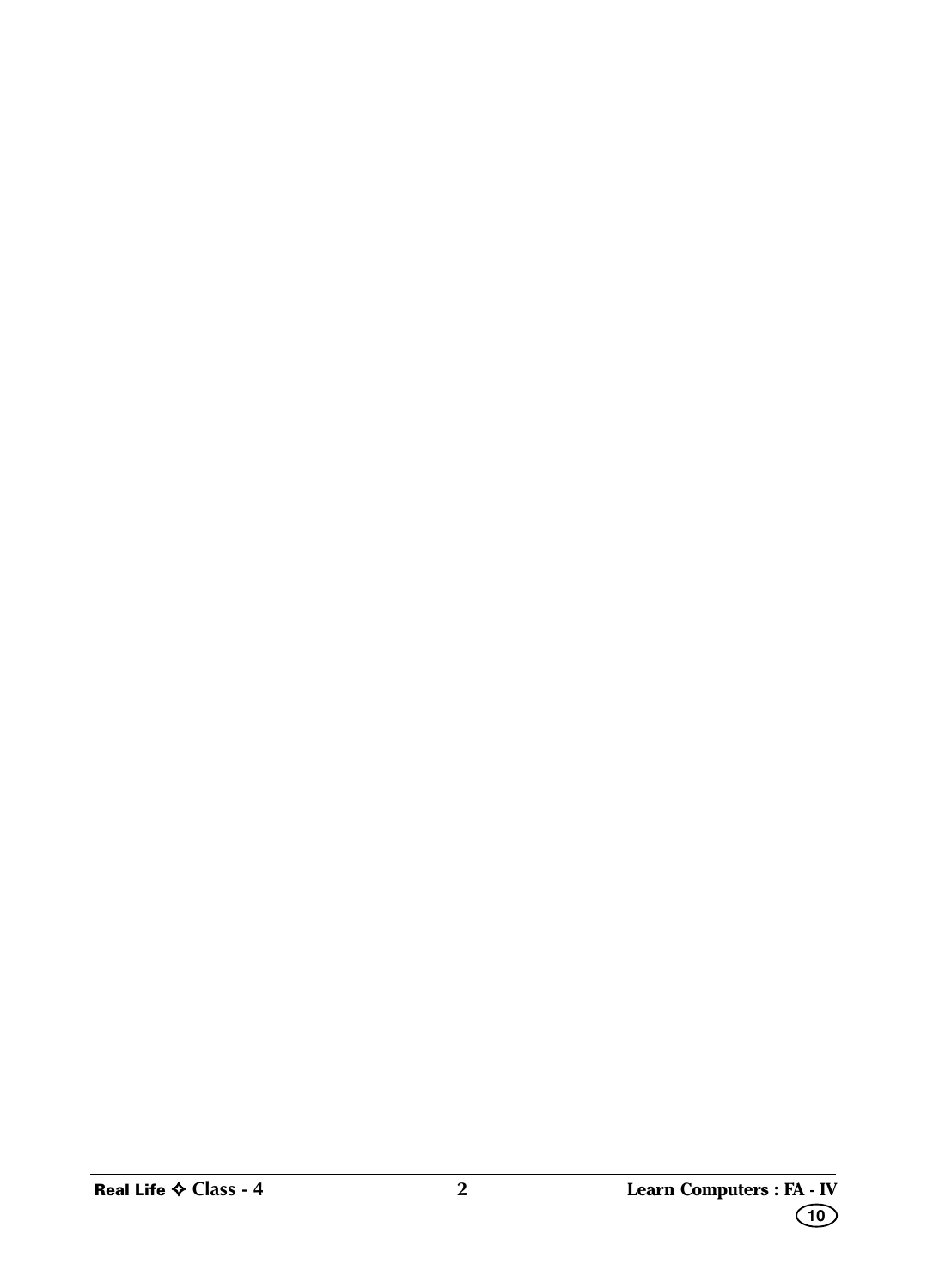|    | $C-18$<br><b>Real Life</b><br><b>Learn Computers</b><br><b>Textbook</b><br>Syllabus:<br>(Chapters: 1 - 3) | Time: $2\frac{1}{2}$ Hours                        | Class - 4     | <b>SUMMATIVE ASSESSMENT - I</b><br><b>REAL LIFE LEARN COMPUTERS</b><br>Max. Marks: 50 | 50                             |
|----|-----------------------------------------------------------------------------------------------------------|---------------------------------------------------|---------------|---------------------------------------------------------------------------------------|--------------------------------|
|    | $(Pg. No.s: 5 - 24)$<br><b>Name:</b>                                                                      |                                                   | <b>Class:</b> | <b>Section:</b>                                                                       | <b>Roll No.</b>                |
|    |                                                                                                           | I. Answer the following questions.                |               |                                                                                       | $(5 \times 3 = 15)$            |
|    |                                                                                                           | 1. Write about the options of start menu.         |               |                                                                                       |                                |
|    |                                                                                                           | 2. Explain about delete command.                  |               |                                                                                       |                                |
|    | 3. Write about Memory.                                                                                    |                                                   |               |                                                                                       |                                |
|    | 4. What is a text file?                                                                                   |                                                   |               |                                                                                       |                                |
| 5. |                                                                                                           | Write about different types of computers.         |               |                                                                                       |                                |
|    |                                                                                                           | II. Answer any ONE of the following questions.    |               |                                                                                       | $(1 \times 5 = 5)$             |
|    |                                                                                                           | 1. Write the steps to be followed to run Notepad. |               |                                                                                       |                                |
|    |                                                                                                           | 2. Explain generations of computers.              |               |                                                                                       |                                |
|    | III. Fill in the blanks.                                                                                  |                                                   |               |                                                                                       | $(5 \times 1 = 5)$             |
|    |                                                                                                           |                                                   |               |                                                                                       |                                |
|    |                                                                                                           |                                                   |               |                                                                                       |                                |
|    |                                                                                                           |                                                   |               |                                                                                       |                                |
|    |                                                                                                           |                                                   |               |                                                                                       |                                |
|    |                                                                                                           |                                                   |               |                                                                                       |                                |
|    | IV. Match the following.                                                                                  |                                                   |               |                                                                                       | $(5 \times 2 = 10)$            |
|    | 1. Copy                                                                                                   | L                                                 | $\mathbf{I}$  | A) $Ctrl + V$                                                                         |                                |
|    | 2. New file                                                                                               | ſ                                                 | $\mathbf{1}$  | B) to turn off the computer                                                           |                                |
|    | 3. Shutdown                                                                                               | L                                                 | $\mathbf{1}$  | $C)$ Ctrl + N                                                                         |                                |
|    | 4. Paste                                                                                                  | $\Gamma$                                          | $\mathbf{I}$  | D) important buttion in windows                                                       |                                |
|    | 5. Start                                                                                                  | $\Gamma$                                          | $\mathbf{I}$  | $E)$ Ctrl + C                                                                         |                                |
|    | Real Life ♦ Class - 4                                                                                     |                                                   | 1             |                                                                                       | Learn Computers : SA - I<br>11 |

 $\frac{1}{1}$ 

 $\mathbf{I}$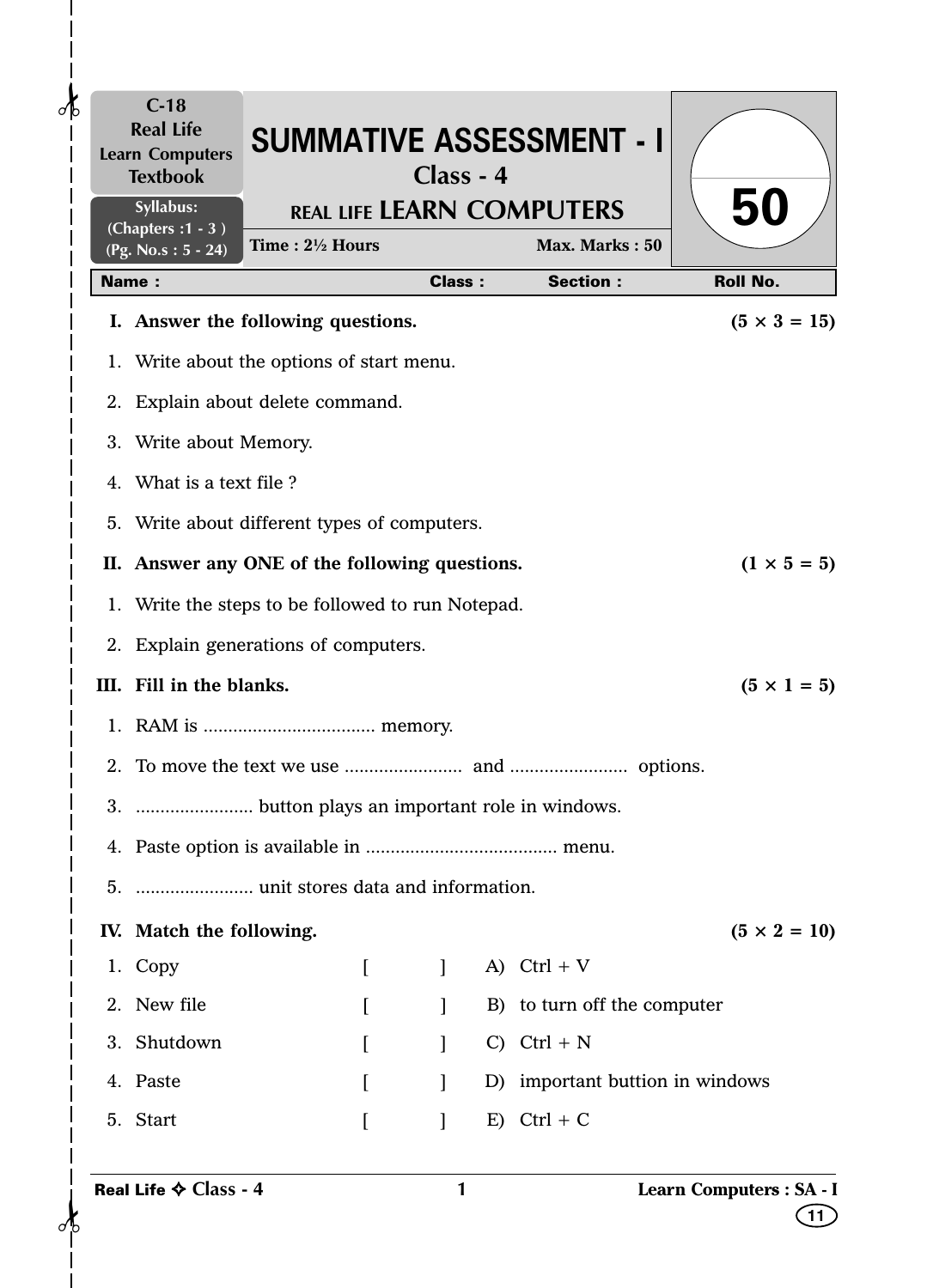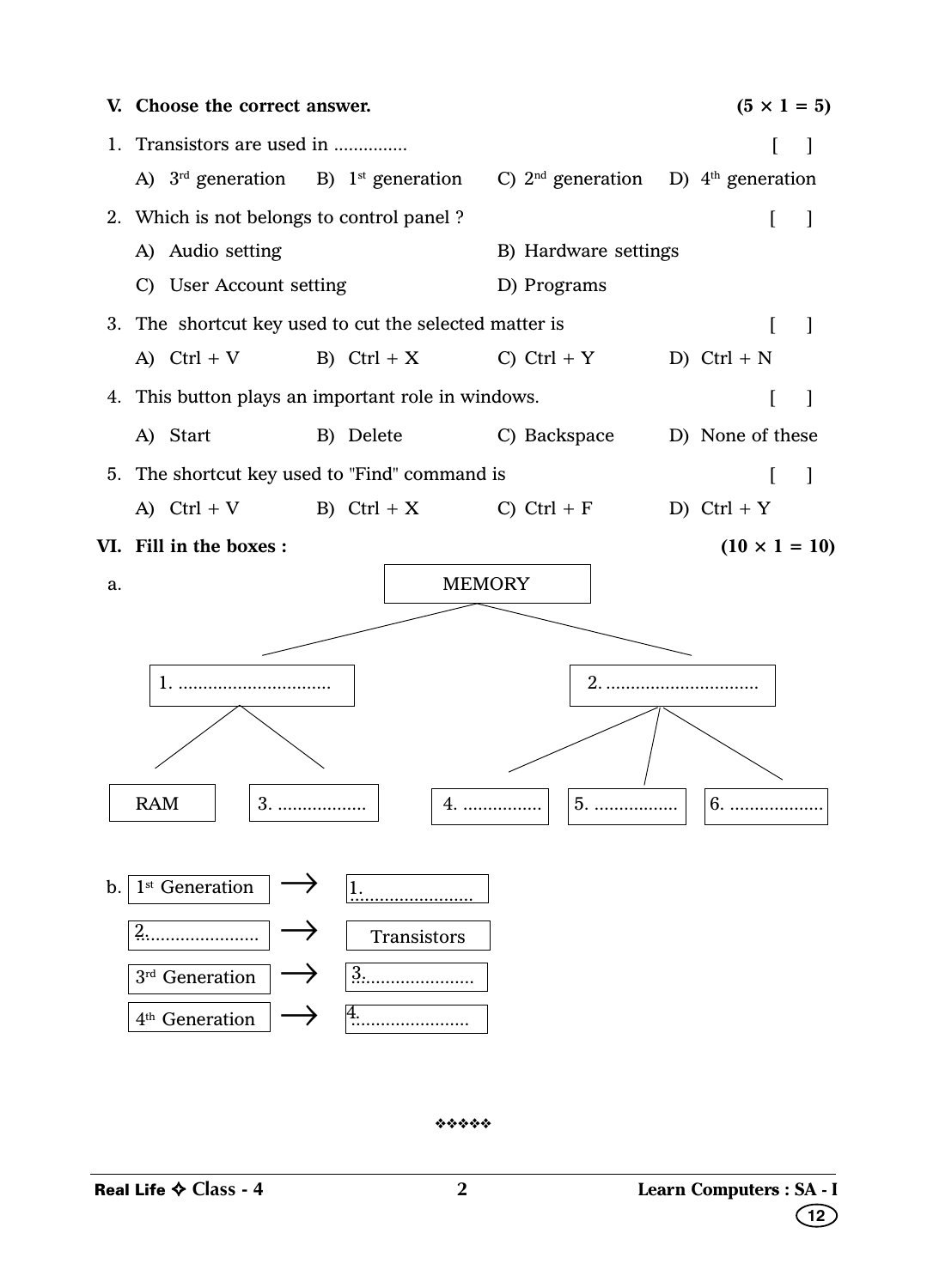|              | $C-18$<br><b>Textbook</b>       | Learn Computers SUMMATIVE ASSESSMENT - II                                                    | Class - 4     |                                   |                                |
|--------------|---------------------------------|----------------------------------------------------------------------------------------------|---------------|-----------------------------------|--------------------------------|
|              | Syllabus:<br>$(1 - 6$ Chapters) | <b>REAL LIFE LEARN COMPUTERS</b>                                                             |               |                                   | 50                             |
| <b>Name:</b> | (Pg. No.s: 5 - 42)              | Time: 21/2 Hours                                                                             | <b>Class:</b> | Max. Marks: 50<br><b>Section:</b> | <b>Roll No.</b>                |
|              |                                 |                                                                                              |               |                                   |                                |
|              |                                 | I. Answer the following questions.                                                           |               |                                   | $(5 \times 3 = 15)$            |
|              |                                 | 1. Write a short notes on advantages of computers.<br>2. What is the usage of search option? |               |                                   |                                |
|              |                                 | 3. Explain about delete command.                                                             |               |                                   |                                |
|              |                                 | 4. How to set a bitmap image as wall paper?                                                  |               |                                   |                                |
|              |                                 | 5. Write steps to close a wordpad.                                                           |               |                                   |                                |
|              |                                 | II. Answer any ONE of the following questions.                                               |               |                                   | $(1 \times 5 = 5)$             |
|              |                                 | 1. What is Hig-Level language ?                                                              |               |                                   |                                |
|              |                                 | 2. Write the steps involved in selecting screen saver.                                       |               |                                   |                                |
|              | III. Fill in the blanks.        |                                                                                              |               |                                   | $(5 \times 1 = 5)$             |
|              |                                 |                                                                                              |               |                                   |                                |
|              |                                 | 2.  is easy to learn than machine language.                                                  |               |                                   |                                |
|              |                                 | 3.  is a image which makes the desktop attractive.                                           |               |                                   |                                |
|              |                                 |                                                                                              |               |                                   |                                |
|              |                                 |                                                                                              |               |                                   |                                |
|              |                                 | IV. Write the missing letters.                                                               |               |                                   | $(5 \times 2 = 10)$            |
|              | 1. $AL_{--}N_{--}NT$            |                                                                                              |               |                                   |                                |
|              | 2. $M\_CH\_E$                   |                                                                                              |               |                                   |                                |
|              | 3. $N_T_L_A$                    |                                                                                              |               |                                   |                                |
|              | 4. $M_M_M$ – Y                  |                                                                                              |               |                                   |                                |
|              | 5. $DE_\text{--}T_\text{--}P$   |                                                                                              |               |                                   |                                |
|              | Real Life $\diamond$ Class - 4  |                                                                                              | 1             |                                   | Learn Computers : SA - I<br>13 |

 $\mathbf l$  $\mathsf{l}$  $\mathbf l$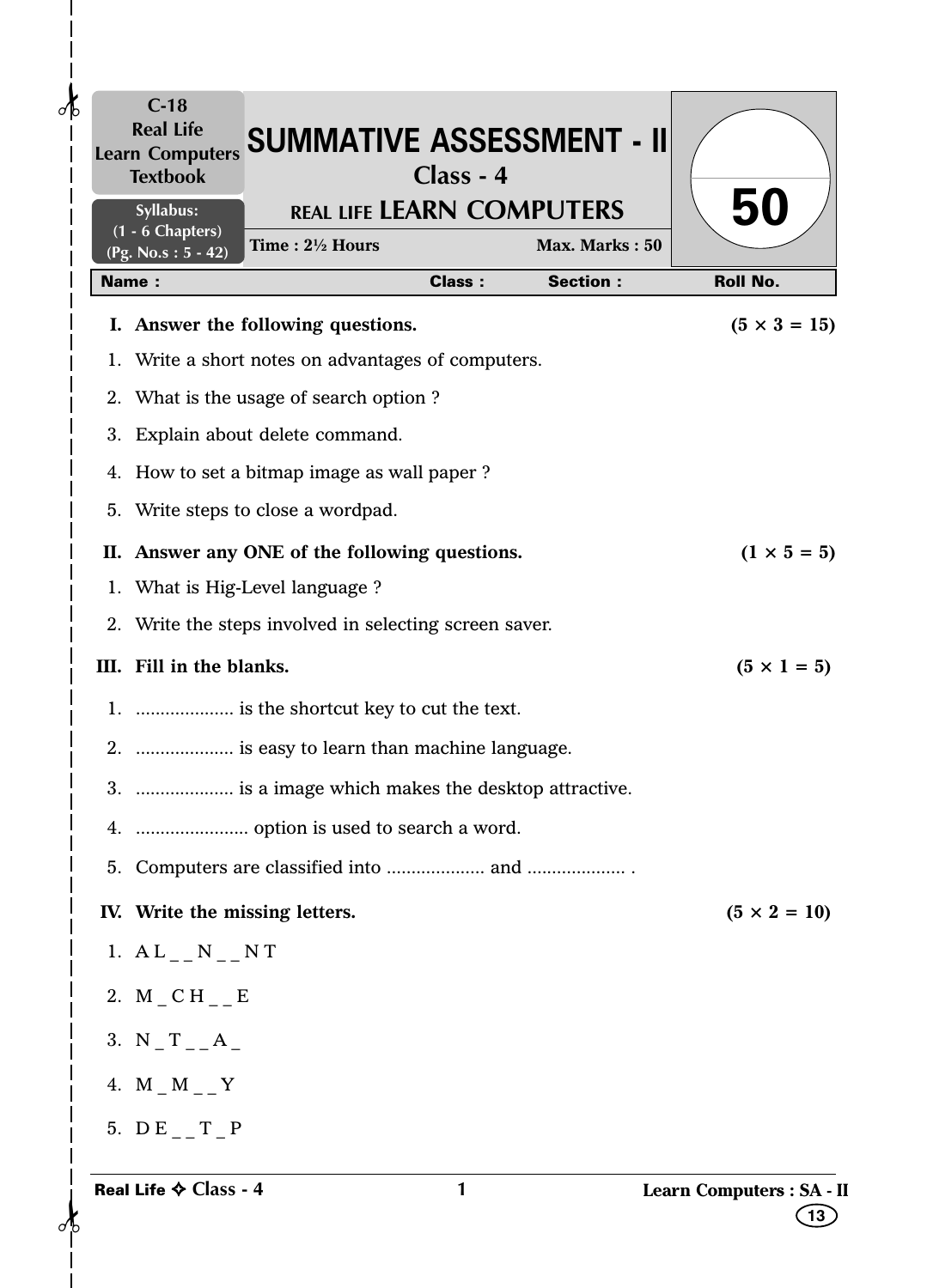|    | V. Match the following.                                              |                  |              |    |                             |                      | $(5 \times 2 = 10)$ |                          |
|----|----------------------------------------------------------------------|------------------|--------------|----|-----------------------------|----------------------|---------------------|--------------------------|
|    | 1. Screen saver                                                      | $\left[ \right]$ | $\mathbf{I}$ |    | A) shows last few documents |                      |                     |                          |
|    | 2. My Recent Documents                                               | ſ                | $\mathbf{I}$ |    | B) password protection      |                      |                     |                          |
|    | 3. Machine Language                                                  | ſ                | $\mathbf{I}$ |    | $C)$ .txt                   |                      |                     |                          |
|    | 4. Extension of notepad                                              | $\overline{ }$   | $\mathbf{1}$ |    | D) colour                   |                      |                     |                          |
|    | 5. Change the colour                                                 | ſ                | $\mathbf{1}$ | E) | $1$ 's and $0$ 's           |                      |                     |                          |
|    | VI. Choose the correct answer.                                       |                  |              |    |                             |                      | $(5 \times 1 = 5)$  |                          |
|    | 1. Appearance is used to                                             |                  |              |    |                             |                      | ſ                   |                          |
|    | A) Set the window colour                                             |                  |              |    | B) Message box color        |                      |                     |                          |
|    | C) Font, size                                                        |                  |              |    | D) All of these             |                      |                     |                          |
|    | 2.  displays document Name, Maximise, Minimise and close buttons. [  |                  |              |    |                             |                      |                     | $\overline{\phantom{a}}$ |
|    | A) Status bar                                                        | B) Title bar     |              |    | C) Menu bar                 | D) Standard tool bar |                     |                          |
|    | 3.  software used to convert low level language to machine language. |                  |              |    |                             |                      |                     | $\overline{\phantom{a}}$ |
|    | A) Computer                                                          | B) Assembler     |              |    | C) Both A and B D) None     |                      |                     |                          |
|    | 4. Programming languages are                                         |                  |              |    |                             |                      | L                   | $\mathbf{I}$             |
|    | A) Low - Level                                                       |                  |              |    | B) High - Level             |                      |                     |                          |
|    | C) Both A and B                                                      |                  |              |    | D) None                     |                      |                     |                          |
| 5. | Computers memory can be divided into                                 |                  |              |    |                             |                      | I                   |                          |
|    | A) Primary Memory                                                    | B)               |              |    | <b>Secondary Memory</b>     |                      |                     |                          |
|    | $C)$ Both A and B                                                    |                  |              |    | D) None                     |                      |                     |                          |

❖❖❖❖❖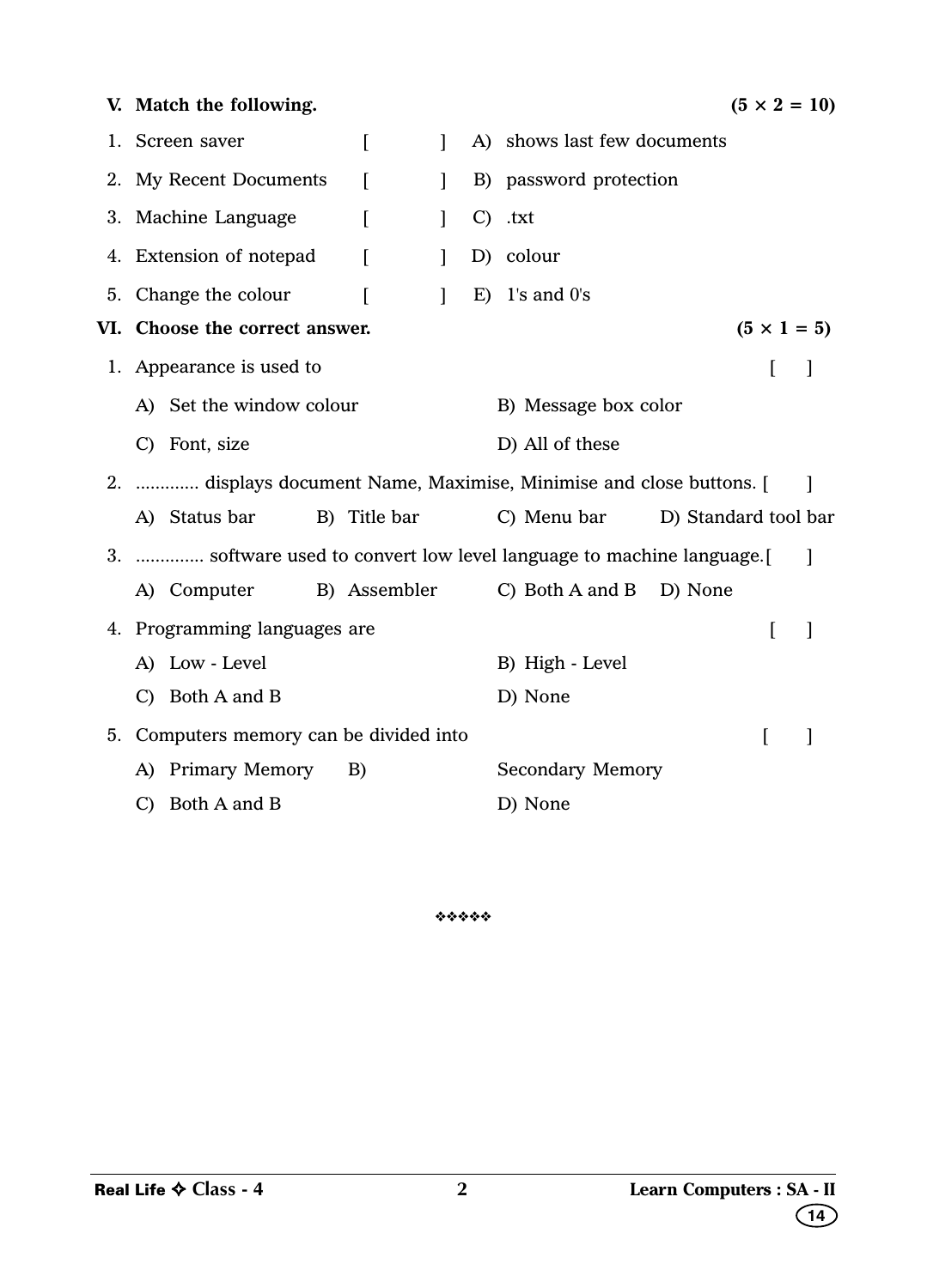| $\partial\mathbf{b}$ |    | $C-18$<br><b>Real Life</b><br><b>Learn Computers</b><br><b>Textbook</b> | <b>SUMMATIVE ASSESSMENT - III</b>                                    | Class - 4     |                 |                                  |
|----------------------|----|-------------------------------------------------------------------------|----------------------------------------------------------------------|---------------|-----------------|----------------------------------|
|                      |    | <b>Syllabus:</b><br>(Chapters $1 - 8$ )                                 | <b>REAL LIFE LEARN COMPUTERS</b><br>Time: 21/2 Hours                 |               | Max. Marks: 50  | 50                               |
|                      |    | (Pg. No.s: $5 - 51$ )<br><b>Name:</b>                                   |                                                                      | <b>Class:</b> | <b>Section:</b> | <b>Roll No.</b>                  |
|                      |    |                                                                         | I. Answer the following questions.                                   |               |                 | $(5 \times 3 = 15)$              |
|                      |    |                                                                         | 1. Write the steps to open a new document.                           |               |                 |                                  |
|                      |    |                                                                         | 2. Explain about cut, paste commands.                                |               |                 |                                  |
|                      |    |                                                                         | 3. How many types of programming languages are there? What are they? |               |                 |                                  |
|                      |    |                                                                         | 4. What are the options present in Contorl panel?                    |               |                 |                                  |
|                      |    |                                                                         | 5. Write the Syntax of copy with an example.                         |               |                 |                                  |
|                      |    |                                                                         | II. Answer any ONE of the following questions.                       |               |                 | $(1 \times 5 = 5)$               |
|                      |    |                                                                         | 1. Write about Undo and Redo.                                        |               |                 |                                  |
|                      |    |                                                                         | 2. Write the steps involved in selecting Wallpaper.                  |               |                 |                                  |
|                      |    | III. Fill in the blanks:                                                |                                                                      |               |                 | $(5 \times 1 = 5)$               |
|                      |    |                                                                         | 1.  is a shortcut key used to open an existing file.                 |               |                 |                                  |
|                      |    |                                                                         |                                                                      |               |                 |                                  |
|                      | 3. |                                                                         | The latest version of Ms-Dos is                                      |               |                 |                                  |
|                      |    |                                                                         |                                                                      |               |                 |                                  |
|                      |    |                                                                         |                                                                      |               |                 |                                  |
|                      |    | IV. Write the missing letters.                                          |                                                                      |               |                 | $(5 \times 2 = 10)$              |
|                      |    | 1. $C_M_A_A_D$                                                          |                                                                      |               |                 |                                  |
|                      |    | 2. $PA_$ $W_RD$                                                         |                                                                      |               |                 |                                  |
|                      |    | 3. $W_N D_W$                                                            |                                                                      |               |                 |                                  |
|                      |    | 4. $S-NT_{-}$                                                           |                                                                      |               |                 |                                  |
|                      |    |                                                                         |                                                                      |               |                 |                                  |
|                      |    | 5. $W_LL_{L_P}P_R$                                                      |                                                                      |               |                 |                                  |
|                      |    | Real Life $\diamond$ Class - 4                                          |                                                                      | 1             |                 | Learn Computers : SA - III<br>15 |

 $\mathbf I$  $\overline{\phantom{a}}$  $\mathbf l$  $\mathsf{l}$ 

**15**